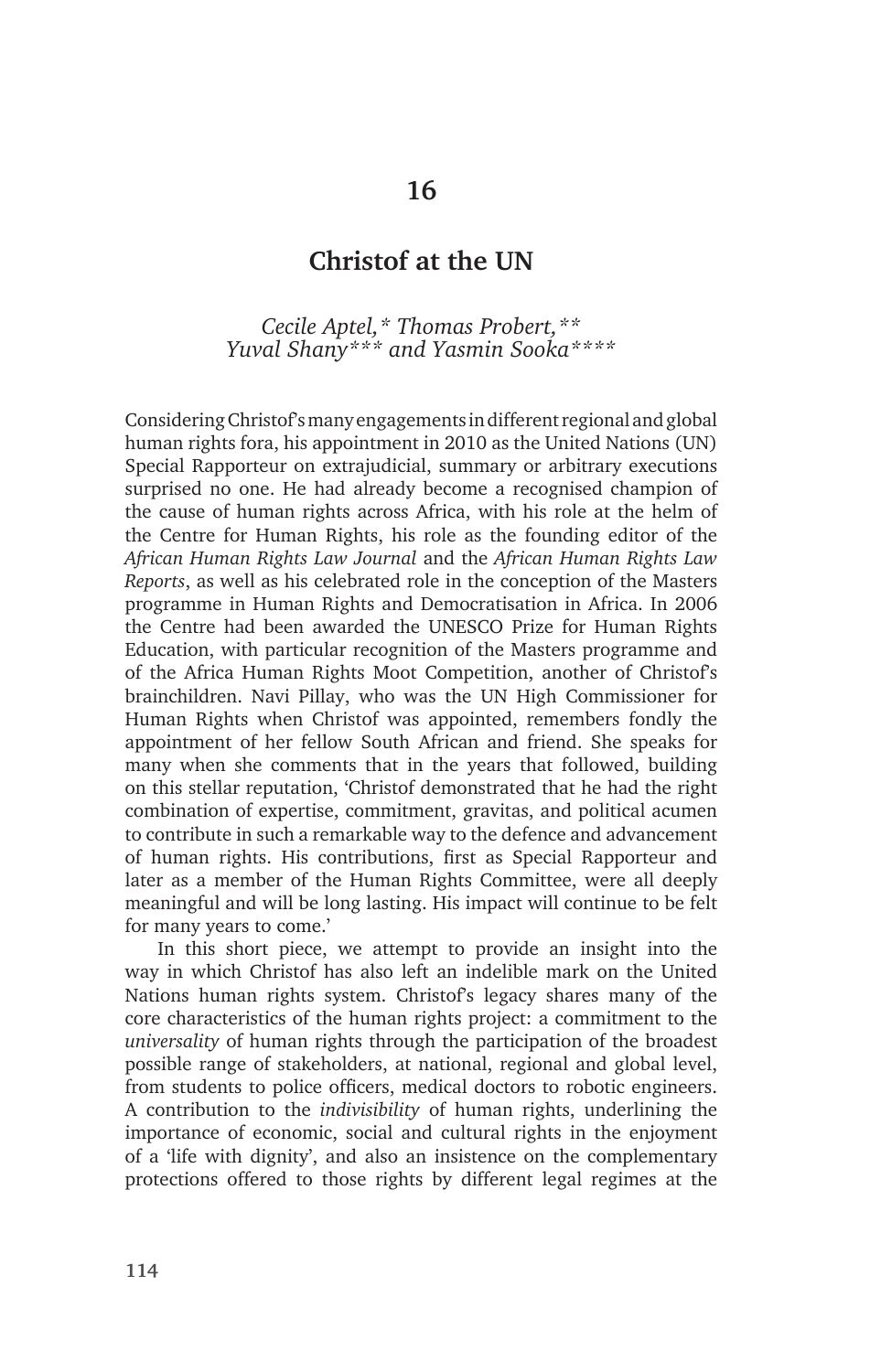national, regional and global level. And, throughout, a reminder of the importance of *accountability* to the protection of human rights, of the idea of violations having consequences, and of the failure to investigate being itself a violation of a fundamental norm.

As colleagues and friends of his, our overriding experience of the impression he made on the UN system was the dedication, warmth and curiosity that he brought to even the most procedural or technical dimension of any issue. Christof was deeply committed to defending and advancing human rights, but he was also mindful of the importance of pursuing them humanely. Not only did he selflessly contribute to human rights: he conducted his own life with utmost care for everyone's dignity.

# **Regional human rights systems**

A persistent thread of Christof's time at the UN was his effort to lift up the role of regional human rights mechanisms. He would write in one of his reports to the General Assembly, of their role within the broader international system, that '[t]he universality of human rights cannot mean only that all people from all parts of the world are held to the same standards; universality also requires that people from all parts of the world have a role to play in determining what those standards are in the first place.'<sup>1</sup> Early during his mandate he played an important part in the adoption of the 'Addis Ababa Roadmap', which formalised the relationship between the special procedures of the Human Rights Council and those of the African Commission on Human and Peoples' Rights (African Commission).

Attending a subsequent session of the Commission in Yamoussoukro, Christof underlined the importance of thematic collaboration between focal-points of the regional mechanisms and their UN counterparts, and at that session the Commission adopted a resolution expanding the mandate of one of its oldest special procedure mechanisms, the Working Group on the Death Penalty, so as also to incorporate extrajudicial, summary or arbitrary killings in Africa.<sup>2</sup>

The death penalty was a thematic topic that regularly brought regional mechanisms and UN forums together – Christof often took up invitations to speak at such convenings, where several of the same focal points would join him. He established a constructive relationship on this basis with the Association of Southeast Asian Nations (ASEAN) Intergovernmental Commission on Human Rights, ultimately contributing toward the right to life (and a moratorium on the death penalty) becoming the focus of the third Jakarta Human Rights Dialogue in 2014. Likewise, it had been at a meeting of the African Commission's Working Group focused on developing a protocol on the abolition of the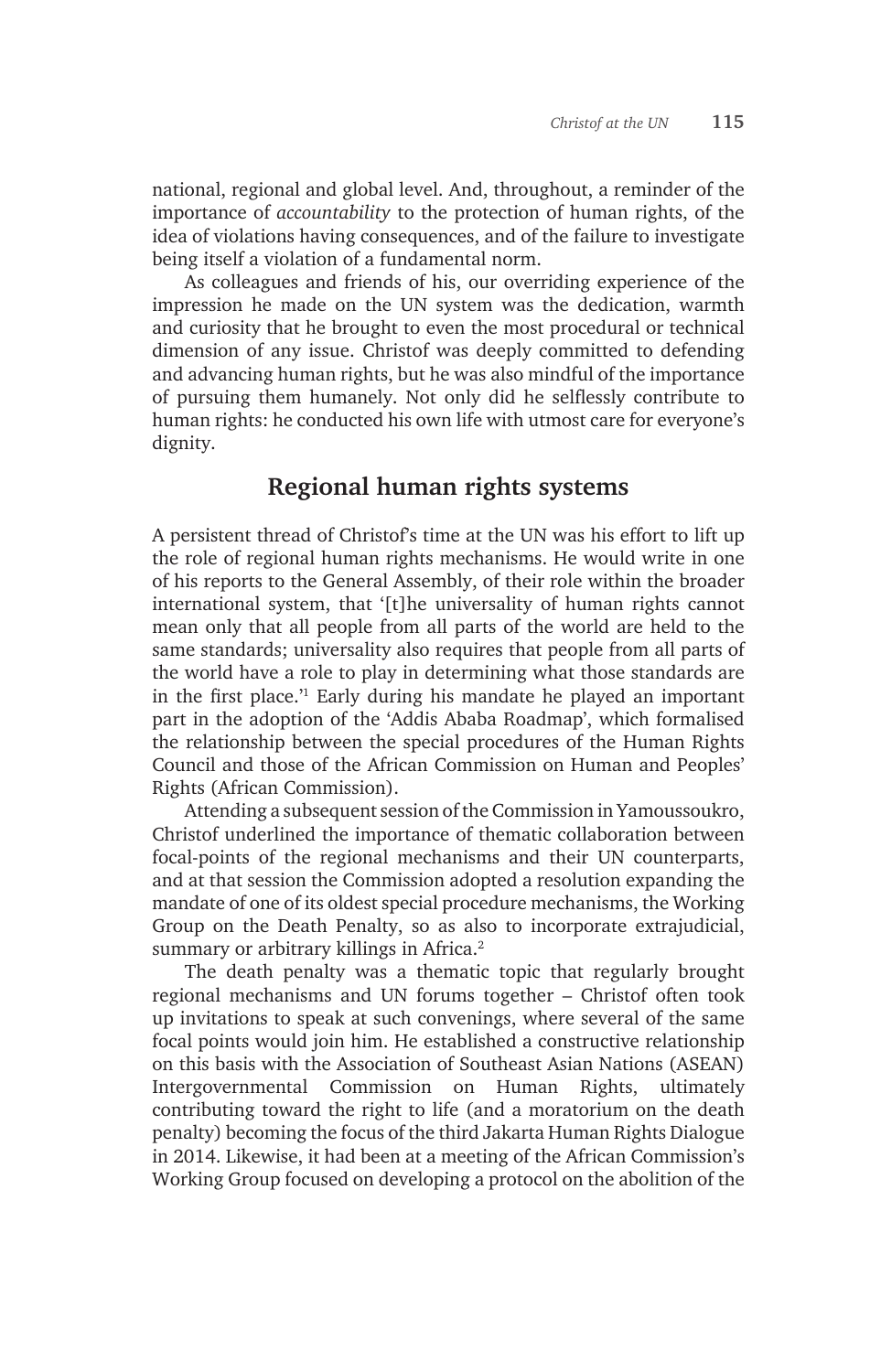death penalty that the seeds of a more thoroughgoing collaboration to develop a General Comment on the right to life were first sown.

### **The death penalty**

In addition to regional initiatives on the topic of the death penalty, Christof also confronted the thematic issue directly at UN level. In 2012, after convening several expert discussions of the topic during his visiting fellowship at Harvard, Christof submitted a thematic report to the General Assembly on the question of the death penalty. This was not the first time the mandate had addressed the issue, and as with those previous reports, Christof's first discussion of the topic focused on the safeguards provided for in international law, around the gravity of the offence, the fairness of the criminal proceedings and the protection of certain offenders.3 However, even in this report, Christof drew attention to what would become central to his emerging view that international law was 'progressively abolitionist' – namely the narrowing scope of 'most serious crimes'. Drawing on the work of Bill Schabas and Roger Hood, he reminded the General Assembly that at the time of the adoption of the Covenant, states had expected the category of permissible capital offences to narrow over the coming years.<sup>4</sup> While lamenting the number of states that still applied the sentence for a broader range of offences, he asserted that the extent of that category had now shrunk to only those offences involving intentional killing. Throughout his term as Special Rapporteur he would underline this message, and once a member of the Human Rights Committee also ensure that it was reflected in the discussion of most serious crimes in General Comment 36.

The implication of this ever-diminishing foothold for the practice within international legal norms was – for Christof – that states needed to be taking steps along the path toward abolition. In his final report to the General Assembly he made clear that the obligation to comply with the safeguards was an immediate obligation, but that in addition to those restrictions, states should incrementally be diminishing the space for the death penalty, whether through the use of clemency, moratoria or legal reform. The same spirit was ultimately conveyed by the Human Rights Committee, when it said that those states who have not already abolished it 'should be on an irrevocable path towards complete eradication of the death penalty, *de facto* and *de jure*, in the foreseeable future<sup>'5</sup>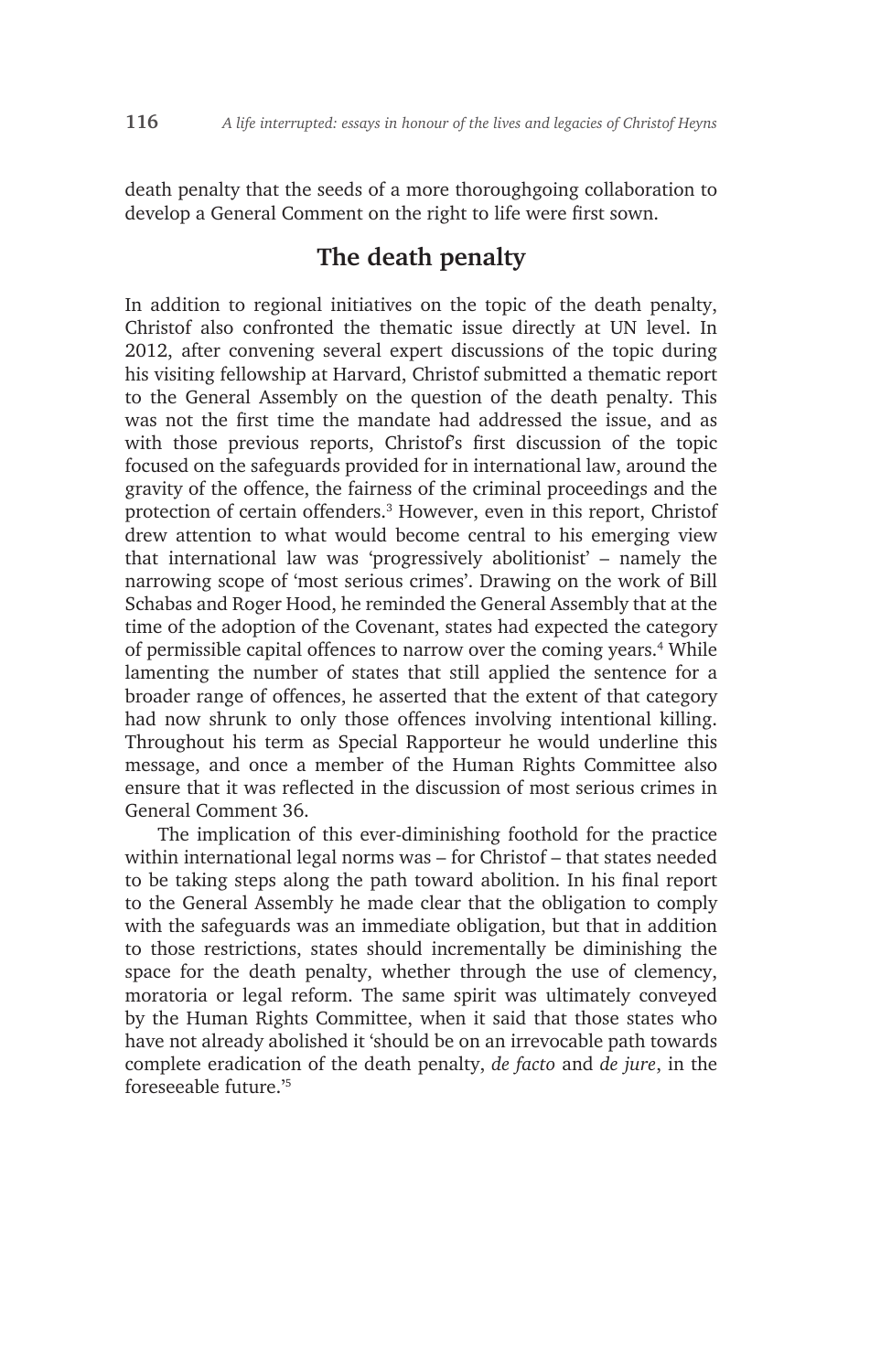## **Fact-finding**

In addition to these debates about the extent of the norms, Christof was equally engaged, almost from the first moments of his mandate, in the mechanics of human rights fact-finding, including in very challenging environments. An early, and very high-profile example of this was the case of Sri Lanka.

The work of Christof's predecessor as Special Rapporteur, Philip Alston, and then later Christof's own investigations would bring to the attention of the Human Rights Council significant evidence of violations of the right to life perpetrated during the latter phases of the civil war in 2009. Channel 4 footage which included images of extrajudicial executions allegedly perpetrated by Sri Lankan troops, captured on mobile phones, was made available to Alston. Thanks to the private investigation commissioned by Alston, the first ever to be carried out by Special Procedures, experts were able to confirm the reliability of the footage. Nevertheless, the Sri Lankan government maintained that the videos were doctored or staged and that they had not been taken on mobile phones. In 2010, Channel 4 shared a further five minutes of the extended video with Christof, (now Special Rapporteur). Christof commissioned further private technical reports, which confirmed both the authenticity of the events depicted – from a ballistic and other forensic perspectives – and also that the videos had been recorded on mobile phones. This process not only resulted in Special Procedures revisiting some of their procedures, but also inspired Christof to conduct further work on the potential of new technologies and social media to inform human rights investigations and accountability.

But at the time he also found himself embroiled in a political struggle in the Human Rights Council. Communicating with the Sri Lankan Government, he emphasized that he had not attributed responsibility to the Government of Sri Lanka but had focused on the right to life, highlighting credible evidence. He continued to assert that he was open to dialogue, even though the Sri Lanka government denied him a visa. Christof's work was hugely influential on the international community's perceptions of how the Government of Sri Lanka had conducted the final phase of the war. Until then, Sri Lanka had presented itself as the expert on dealing with asymmetrical conflict and combatting terrorism worldwide. Nothing could be further from the truth as would later be established in the damning report by the Secretary General's Panel of Experts on Sri Lanka, in whose deliberations and findings Christof's work played a critical role.<sup>6</sup>

Until his stint as Rapporteur, Christof had mainly dealt with human rights law, but this early investigation into Sri Lanka, as well as many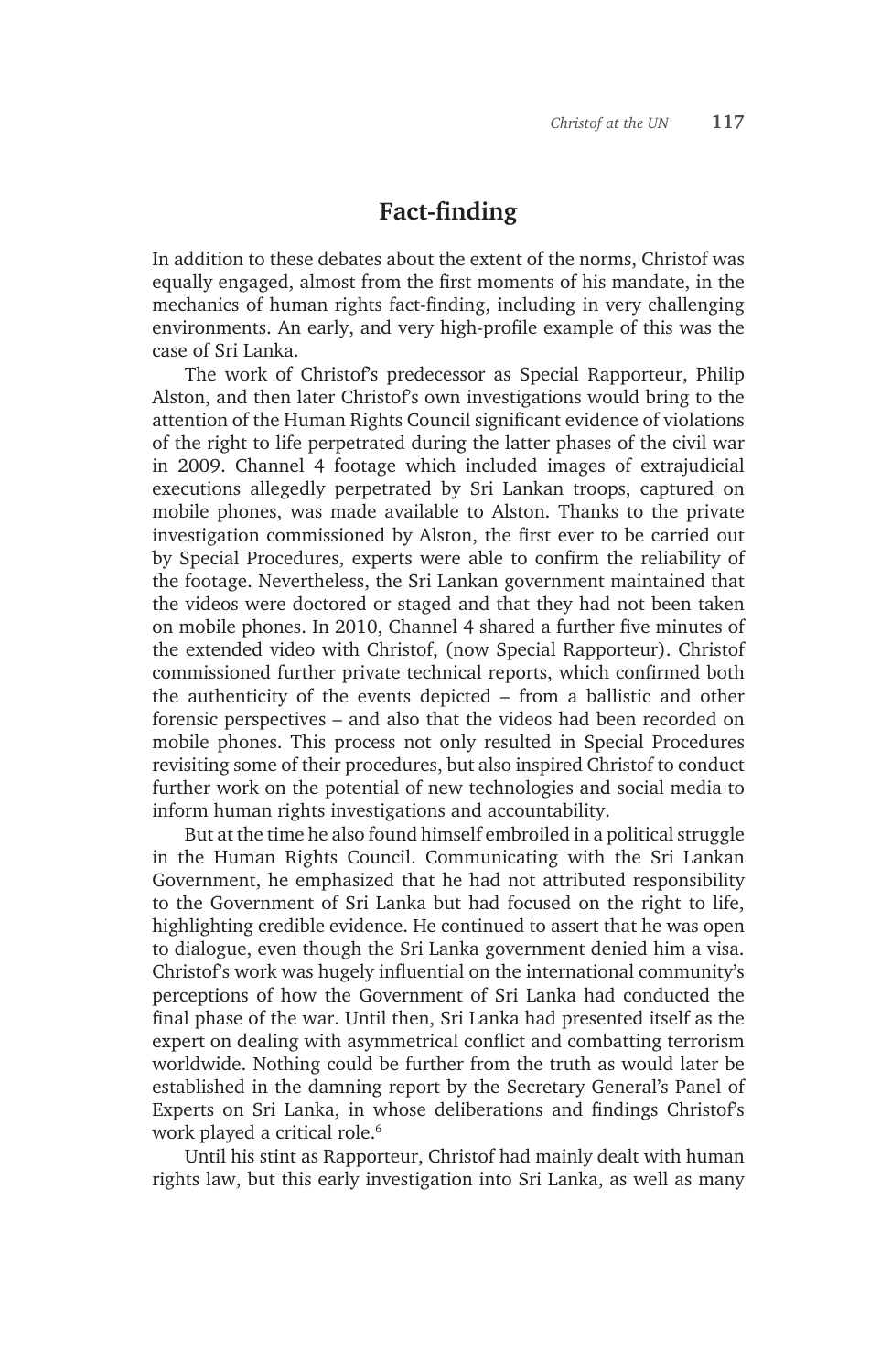of the other issues he would confront as Special Rapporteur, dealt with the intersection between international human rights law (IHRL)and international humanitarian law (IHL), which impacted him profoundly. Unsurprisingly, in his report to the Human Rights Council in 2011, he declared that 'what is reflected in the extended video are crimes of the highest order – definitive war crimes,' although he stressed that further investigations needed to be carried out.7

Near the end of his term as Special Rapporteur, Christof would be appointed to another *ad hoc* Human Rights Council investigation into other shocking patterns of events, this time in Burundi. In early 2016, he was one of three experts appointed by the UN High Commissioner for Human Rights, then Zeid Ra'ad Al Hussein, to serve on the UN Independent Investigation on Burundi (UNIIB).<sup>8</sup> He would be working alongside Maya Sahli-Fadel, (with whom he had previously worked in her capacity as a member of the African Commission's Working Group), and Pablo de Greiff, who was at the time the first UN Special Rapporteur on the promotion of truth, justice, reparation and guarantees of nonrecurrence. Christof and his colleagues embarked on an intensive journey that enabled them to prepare their final report to the Human Rights Council in less than six months, and to present it in September 2016.9 Despite ultimately being declared *personae non gratae* in the country itself, they nonetheless documented hundreds of cases of summary executions, targeted assassinations, arbitrary detention, torture and sexual violence, and described abundant evidence of gross human rights violations, possibly amounting to crimes against humanity. Their prompt and effective work was deeply appreciated – even if questioned by the Government of Burundi – and contributed to clarifying responsibilities in the Burundian crisis, leading ultimately to the creation of a new international Commission of Inquiry.

#### **Autonomous weapons**

In addition to these direct fact-finding and investigative assignments, questions of the interplay between IHRL and IHL, and indeed issues of potential responsibility under international law for war crimes, were also central to Christof's contribution to the thematic debate with which his time as mandate-holder will most lastingly be identified – the issue of autonomous weapons. This again was an issue he inherited from his predecessor, Philip Alston,<sup>10</sup> but Christof reported to the Human Rights Council in 2012 that he perceived these technologies to be proliferating and under-studied from a human rights perspective, promising the Council that he would undertake to deepen and expand research and consultation in these areas. $11$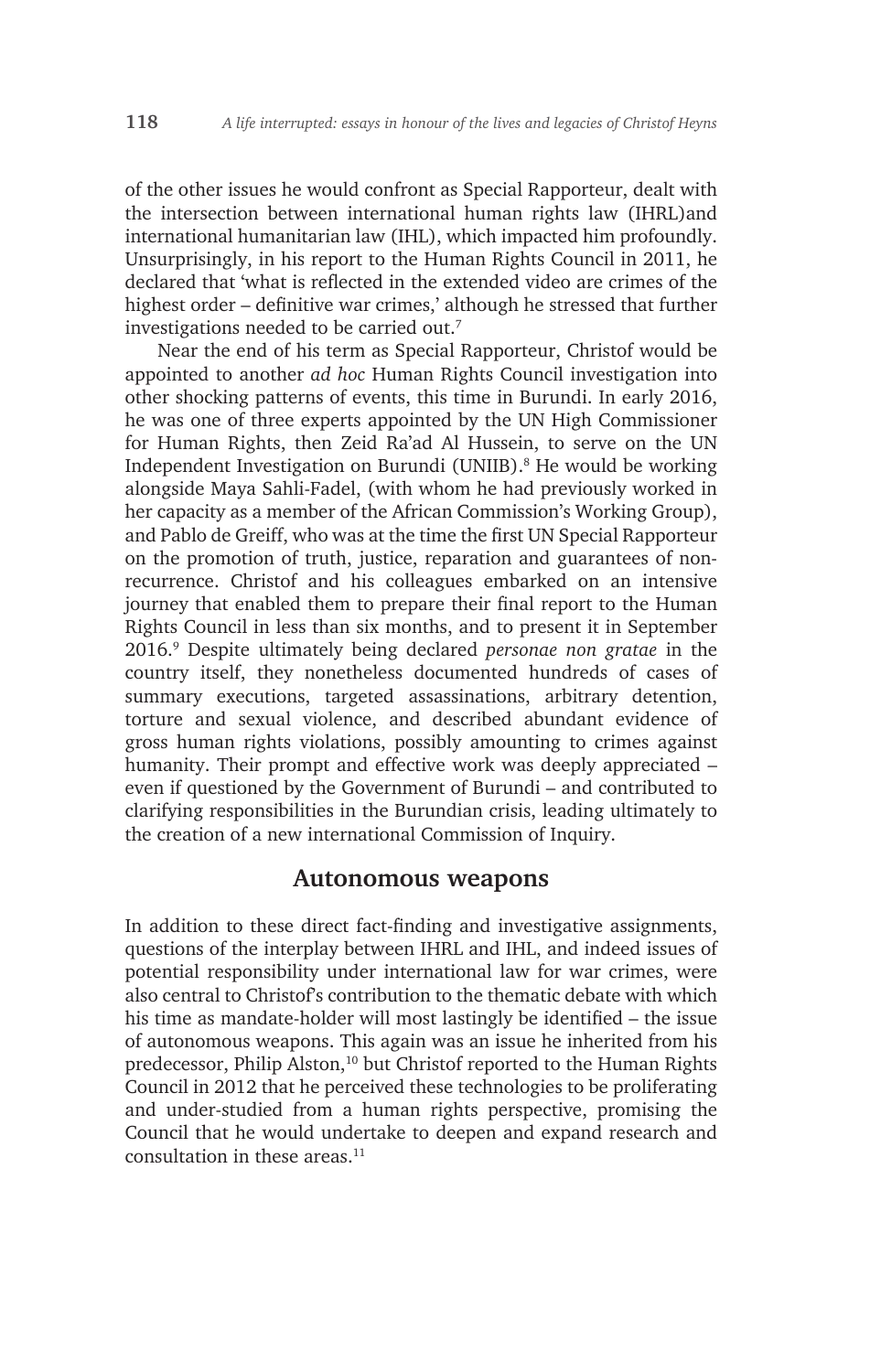He reported back to the Council the following year reviewing the state of technological development and the announced postures of various leading military powers with respect to the concept of autonomous weapons. He raised questions about the capability of such a weapons platform to comply with the requirements of both IHL and IHRL, but acknowledged the possibility that technological advancement could reach a stage where compliance would be a technical possibility. He nonetheless raised other questions, including (as with his report later the same year on drones) that their availability might lower the political threshold for entering into a war, and – perhaps most fundamentally – the extent to which questions of accountability, such a core value of his approach to the mandate, were complicated by the possibility of opening up the use of force to autonomous systems.12 He concluded that, even if the weapons could be developed so that, especially if used alongside human soldiers, they could comply with the requirements of the law, there was still a concern that they would 'denigrate the value of life itself.'13

His recommendation was that the Human Rights Council should ask the High Commissioner to convene an international expert panel and to undertake a major study on the question. But the issue was principally taken up by the UN in the disarmament sphere, with most discussions taking place in context of the meetings of the states parties to the Convention on Certain Conventional Weapons (the CCW). Christof was invited to participate in this process as a representative from the Human Rights Council, and his engagement with the process throughout the rest of his mandate ensured that there was a channel through which issues from the human rights space could be heard in the CCW, and the other way round.

Throughout these interactions, in addition to the questions concerning the use of lethal robots in war, Christof came also to emphasise the disturbing potential for the use of autonomous systems outside of armed conflict, including of those projecting less-lethal force. He also channelled a number of other human rights concerns in these debates – insisting on meaningful accountability, the implication of non-discrimination (including by emphasising the potential role of those states, including African states, not actively pursuing autonomous systems) and of concepts such as dignity.<sup>14</sup>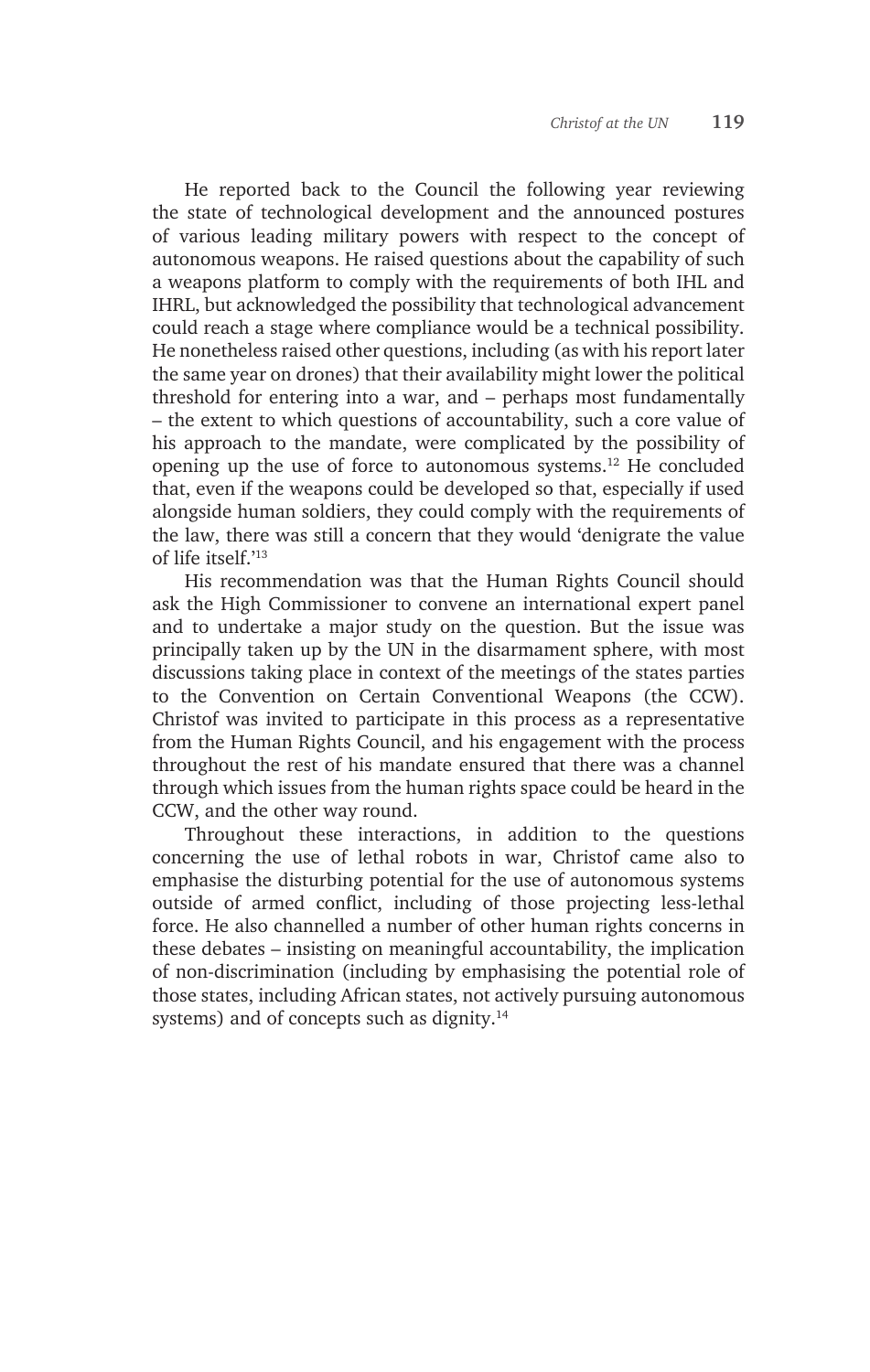### **Clarifying norms**

If the challenge of autonomous weapons was about applying longstanding norms to the specificity of new technologies, Christof was also at the forefront of sustaining and clarifying norms around far more well-established human rights issues – such as peaceful assemblies and death investigations.

With the 'Arab Spring' dominating international headlines at the time, Christof, who had written his doctorate on civil disobedience, dedicated his first thematic report to the Human Rights Council to the topic of peaceful demonstrations.15 This report contributed to an emerging debate within the Council about the question of human rights protections for those engaged in peaceful protest. In the same year, the Council created a new mandate for a Special Rapporteur on the rights of freedom of peaceful assembly and association, and appointed Maina Kiai as the first mandate-holder. After a number of earlier resolutions, in 2014 the Council decided to mandate an *ad hoc* report focussed on producing practical recommendations for the management of protests. The resolution specified that two special procedure mandates should collaborate to hold a number of regional consultations and ultimately to produce a report.16 For Christof, this presented an opportunity to hold further exchanges with all the relevant stakeholders in an assembly – from civil society organisers to human rights monitors, and from frontline police officers to municipal authorities. In his typically collegiate manner, he felt it would be important to broaden the number of more detailed inputs into the actual drafting of the report and suggested the creation of an Advisory Panel of nine experts from around the world.

As part of this two-year process, Christof, Maina Kiai, and their respective teams held regional consultations in Santiago, Pretoria, Istanbul and in Geneva. These culminated in a meeting with the Advisory Panel, hosted at the Geneva Academy, during which the lessons learned during the consultation, and the differing experiences of the two mandates in approaching the issue of managing assemblies could be teased out. Ultimately a very practical ten-point structure was adopted around which the report would ultimately be written.<sup>17</sup> Flowing from the principle of precaution that Christof did so much to advance, many of the recommendations underlined the importance of training and preparations, along with necessary domestic legal frameworks. The report also emphasised that, along with their duty to respect the right of peaceful assembly, law enforcement and other public officials have a responsibility to *facilitate* the right. The ten-point structure, translated and promoted both by OHCHR, the two Rapporteurs, and an engaged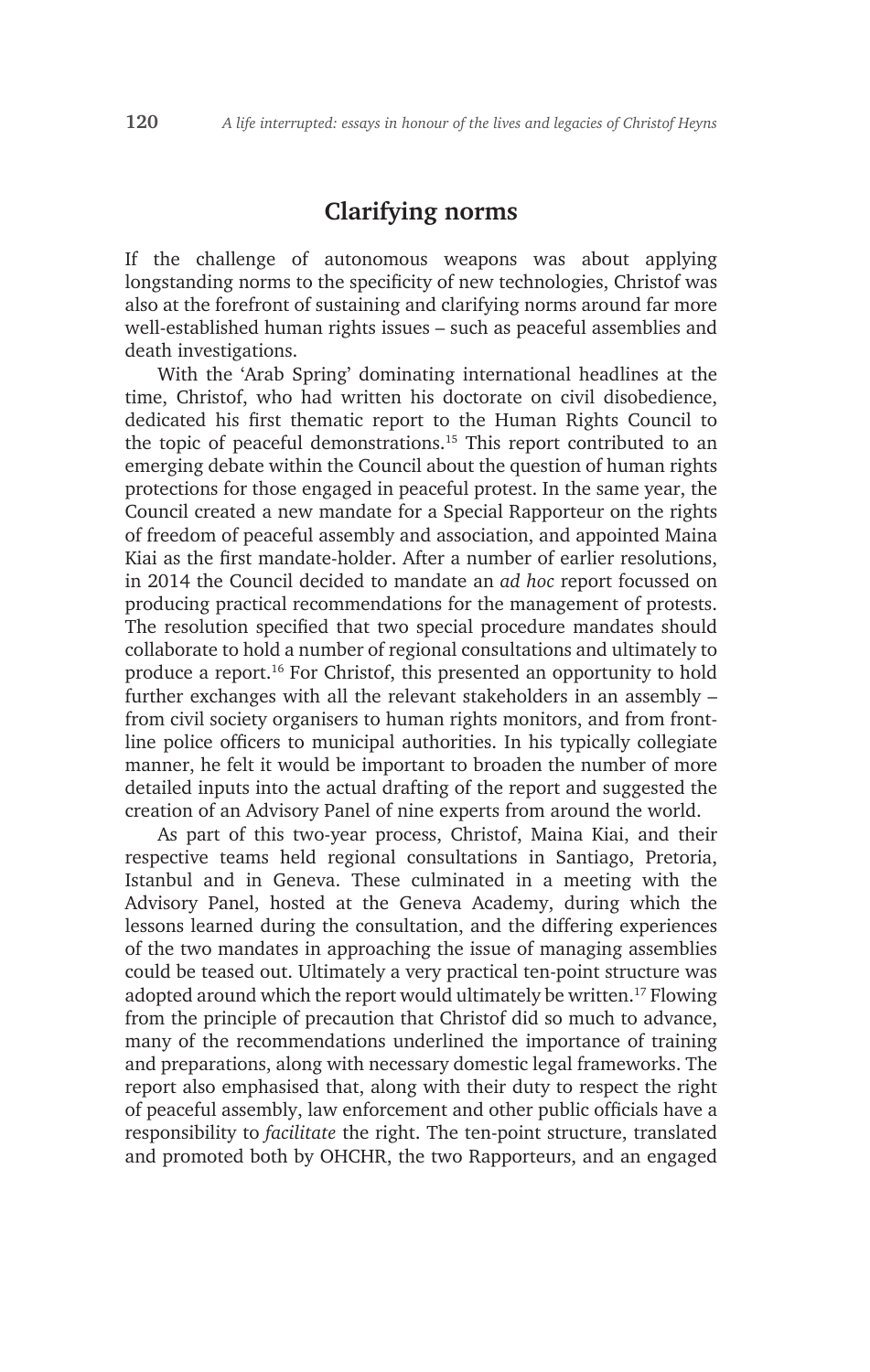network of civil society organisations, has guided a great deal of advocacy since then, and is regularly referred to by the UN and others.

Over a similar period of the mandate to when this joint report was written, Christof and his team were also undertaking another significant consultative exercise to clarify the norms relevant to his mandate, this time with respect to the issue of proper forensic investigations, with the revision of the Minnesota Protocol. Christof often attributed the idea of the revision to a conversation with a forensic pathologist during one of his country visits, to India in 2012, where he was told that the Minnesota Protocol was still used, and was a gold-standard reference point for exactly what constituted an extrajudicial, summary or arbitrary execution, but that it was also in needs of an update.

By the mid-point of his mandate, Christof had already become convinced that the central challenge for the protection of the right to life was not one of norms but one of facts. Nobody disputed that arbitrary killing was wrong, and there were few debates to be had about whether particular categories of killings were or were not arbitrary. Instead, the nub of the matter always came down to whether or not authorities had been implicated in a death, and if so exactly what the circumstances of the incident were. At the heart of the mandate, therefore, lay a reliance on effective death investigations.

Again, Christof was determined that such an important normative reference point should not be the result of only a small number of voices. As with the joint report of assemblies, he chose to formalise an Advisory Panel of experts to review and make inputs into the revision process at various points. But given the technical nature of much of the original text, and of the field in general, he realised the revision would also require a more hands-on team of drafters, and so created two Working Groups (one focussing on legal questions, guided by Sarah Knuckey, who had worked with Philip Alston as a special advisor to the mandate and been involved in a number of complex investigations, and one focussing on the issues of forensic science and investigative goodpractice, guided by Morris Tidbal-Binz, at that time Head of Forensic Services at the ICRC).<sup>18</sup>

The result of the process was an updated document that provides an invaluable resource for capacity building with a wide range of stakeholders in the investigative and criminal justice sectors, but one that also served to underline the fundamental role of accountability: that the failure properly to investigate a suspicious death will amount – in itself – to a violation of the right to life.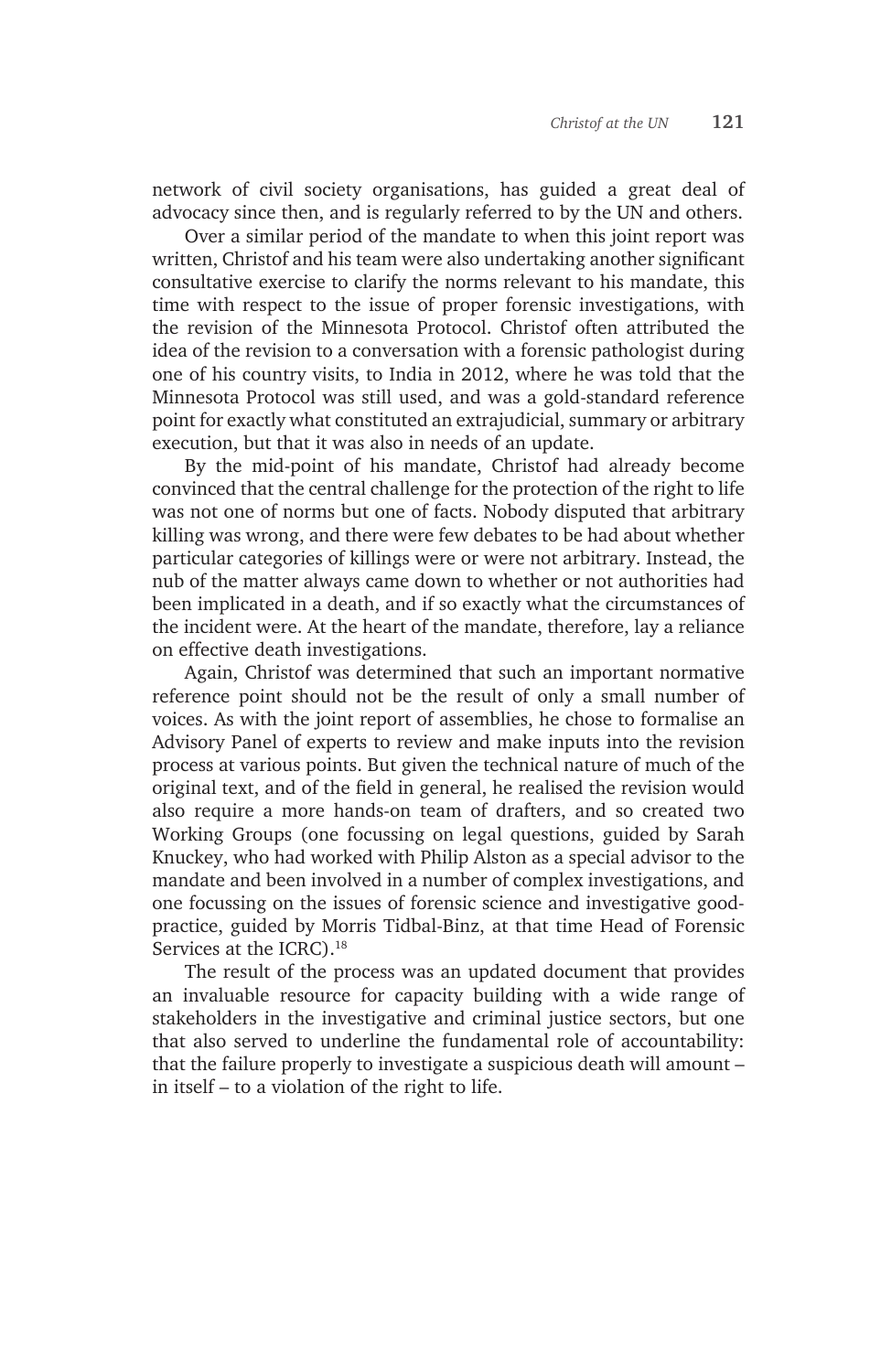### **Human Rights Committee**

This conviction about the importance of accountability was one Christof would carry with him into his new role, when shortly after concluding his term as Special Rapporteur, and while he was still servicing on the UNIIB, he was extremely honoured to find himself nominated to become a member of the UN Human Rights Committee.

Christof joined the Committee as an already established international expert on the topics addressed in the general comment it was working on at the time. Indeed, during the last months of his term as Special Rapporteur he had taken the opportunity – informally and collegially as always – to engage with that General Comment's two rapporteurs, the late Sir Nigel Rodley and Yuval Shany, drawing attention to the normative developments of both the Minnesota Protocol and the African Commission's own General Comment on the right to life (adopted the previous year). As a result, from his first days on the Committee, he became a leading authority on limits on the use of lethal and less-lethal force in policing, on investigations of potentially unlawful deaths and on the use of lethal technology in policing and military contexts.

During the formulation of General Comment 36, Christof ensured that the positions of the Committee would be compatible with other international instruments on the right to life, in particular on use of force in policing. He was also heavily involved in the drafting of the paragraph on lethal autonomous weapons, which called for a moratorium on their use, until their compatibility with the right to life is fully established, and made significant contributions to other paragraphs – on conditions for use of lethal force by the police, investigation of cases potentially involving unlawful deaths, the relationship between the death penalty and due process violations and the interplay between article 6 and 7 of the Covenant in death penalty cases. Christof's interventions in the drafting process were characterized not only by their high professional quality and compact delivery, but also by their pragmatic nature and his keen awareness of the need to effectively communicate the normative outputs of the Committee to states – the principal target audience for its work.

This commitment to clarify and effectively to communicate norms around issues of vital concern also shaped an initiative Christof was working on outside of the Committee. In a 2014 report on 'less-lethal' weapons in law enforcement, Christof had recommended that OHCHR create an international group of experts to establish standards or at least good practice for their use.<sup>19</sup> Given their widespread use in crowd control, this recommendation was repeated in the joint report he wrote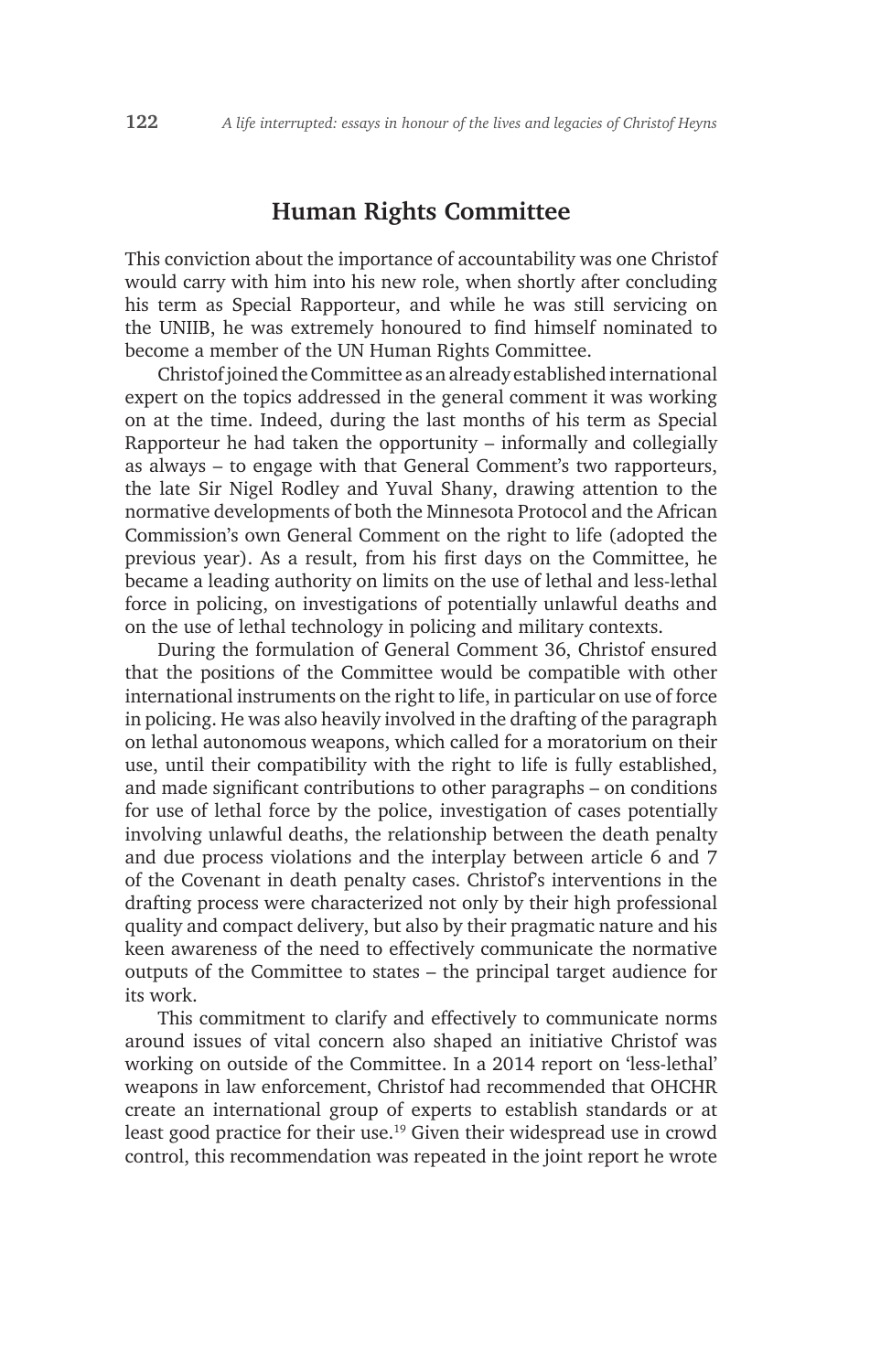with Maina Kiai.20 Christof emphasised it again later in 2016 in the final report he drafted for the UN General Assembly.21

Always conscious of the importance of sustaining momentum around a normative recommendation, Christof seized the opportunity to build upon a pre-existing collaboration with the Geneva Academy to bring together the emerging network of 'right to life focal persons' from the different regional mechanisms and from relevant NGOs. Over a number of meetings held between 2017 and 2019, this 'academic working group' turned into a drafting group which OHCHR quickly realised provided an opportunity to act on the recommendations received from various quarters (including, by then, a resolution of the Human Rights Council) to produce a Human Rights Guidance on Less Lethal Weapons in Law Enforcement.

The Guidance was an exercise in codifying minimum standards about the use of certain weapons, and the general prohibition of others, and also a process-focussed instrument – articulating the responsibilities states have to be transparent in their procurement and testing of weapons to be used in law enforcement, to conduct appropriate training of officers, and to have in place robust monitoring systems to track the use of force and its impact on the rights of the general population.

The project also allowed Christof to remain engaged with a network of individuals working around the right of assembly, a group whose expertise he would come to embrace after he was appointed by the Human Rights Committee to take up the drafting of its General Comment on article 21 of the Covenant.

Whereas in the formulation of General Comment 36 Christof had been a constructive supporter, the next General Comment 37 on the right of peaceful assembly was wholly his brainchild. He prepared the first draft for the General Comment and shepherded with skill and acumen the complex discussions on subsequent drafts before the Committee, including inputs from governments, civil society and other human rights bodies, bringing the Comment to conclusion within a relatively short time (only two years, half the amount of time required for General Comment 36). Putting into effect his impressive organizational capabilities, Christof arranged ahead of the finalization of the text for a series of expert consultations and workshops and a Committee retreat, with a view to focusing minds, and informing and expanding the intellectual horizons of the members of the Committee.

General Comment 37 contains many important legal clarifications and innovations, which render it a landmark general comment. Among the elements which stand out, one may note the clear definition adopted by the Committee on the dividing line between protected peaceful assembly and unprotected assemblies characterized by widespread serious violence or unlawful incitement, the strong position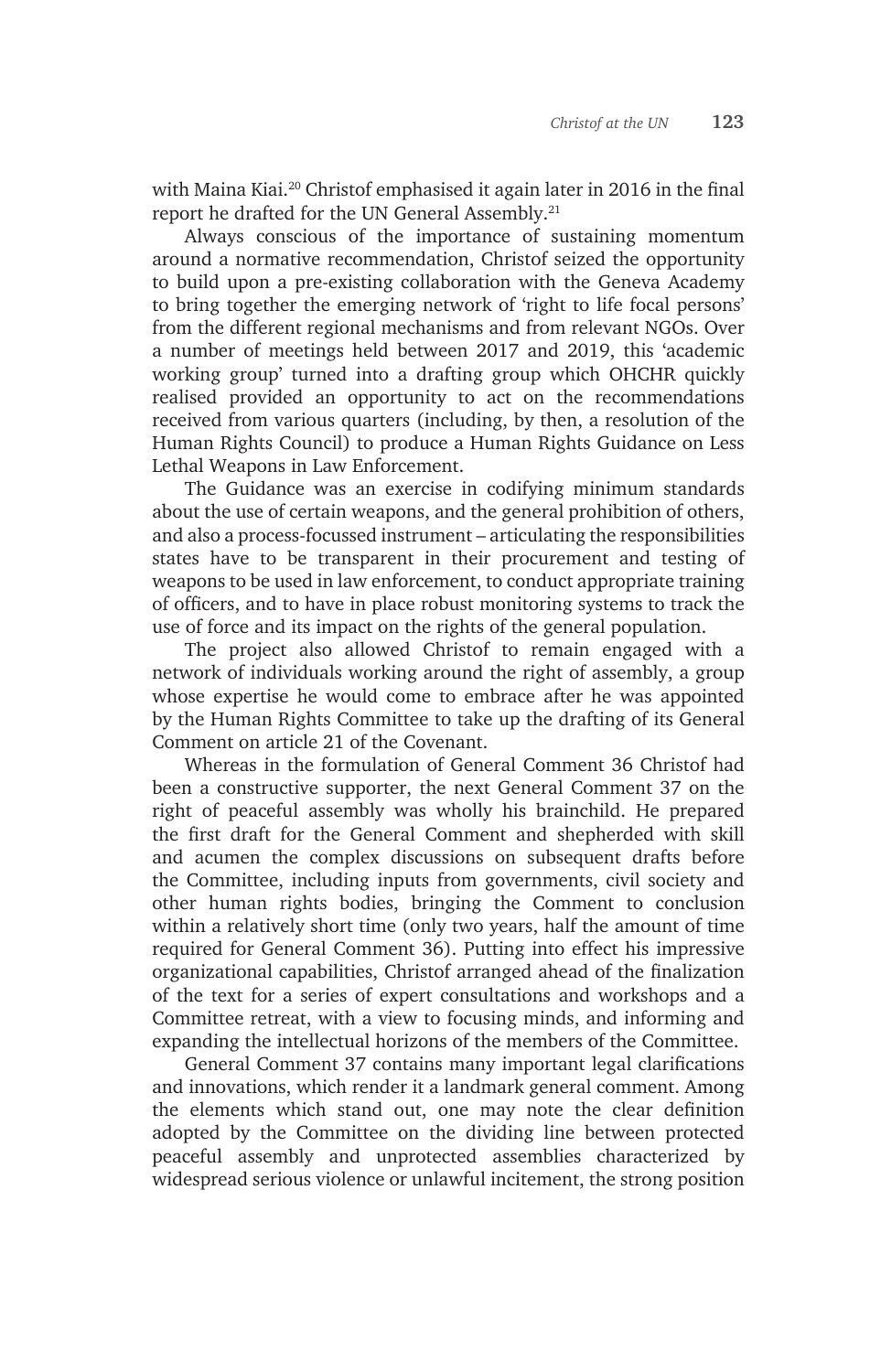taken against legal regimes of *ex ante* authorization of assemblies (accepting, however, domestic laws requiring *ex ante* notification of non-spontaneous assemblies), the expectation that police would facilitate, not hinder, the holding of assemblies and the almost total ban on the use of lethal and less-lethal force in policing assemblies. The Comment also strived – following Christof's prodding – to 'future proof' itself, by referring to online assemblies as a growing medium for purposeful virtual 'gatherings' and to the increasing intertwining of offline and online activities around the organization and carrying out of assemblies. It is befitting that this impressive and comprehensive document, which was published in late 2020 and which has been received with almost universal acclaim, constitutes Christof's last major professional contribution to the development of international human rights law.

# **Continuity**

While Christof decided that he would not stand for a second term on the Human Rights Committee, it was clear that his contribution to the UN human rights project was far from over. He had a great many ideas for initiatives and improvements.

In the late 1990s and early 2000s, at the request of the UN and in co-operation with the High Commissioner for Human Rights, Christof and Frans Viljoen had led a ground-breaking research collaboration involving 20 researchers, based in as many countries, in an effort to establish the impact of six different human rights treaties $22$  at the domestic level. This resulted in the publication in 2002 of *The impact of the United Nations human rights treaties on the domestic level*.

With his usual dynamism and passion, 20 years later, Christof was ready to renew this initiative and reassess the findings, using the 2002 publication as a baseline to assess how much progress would have been made. He passionately presented his ideas to a number of staff of the UN Human Rights Office and managed to convince several to advocate successfully for this. The updated book will be finalised in 2022, but, as ever interested in the affordances of new technologies, Christof was also pursuing the potential for a more dynamic, 'living' impact study, using machine-learning to populate an Impact Database 2020+. The insights from such a resource could prove a vital resource as the Treaty Bodies currently consider a wide range of different potential reforms.

Meanwhile, as noted at the outset, for Christof, questions of human rights advocacy and agenda-setting at the international level had always been intimately tied up with questions of human rights education. The Centre for Human Rights in Pretoria had in many ways been a model for this mutually-reinforcing approach. Throughout his time at the UN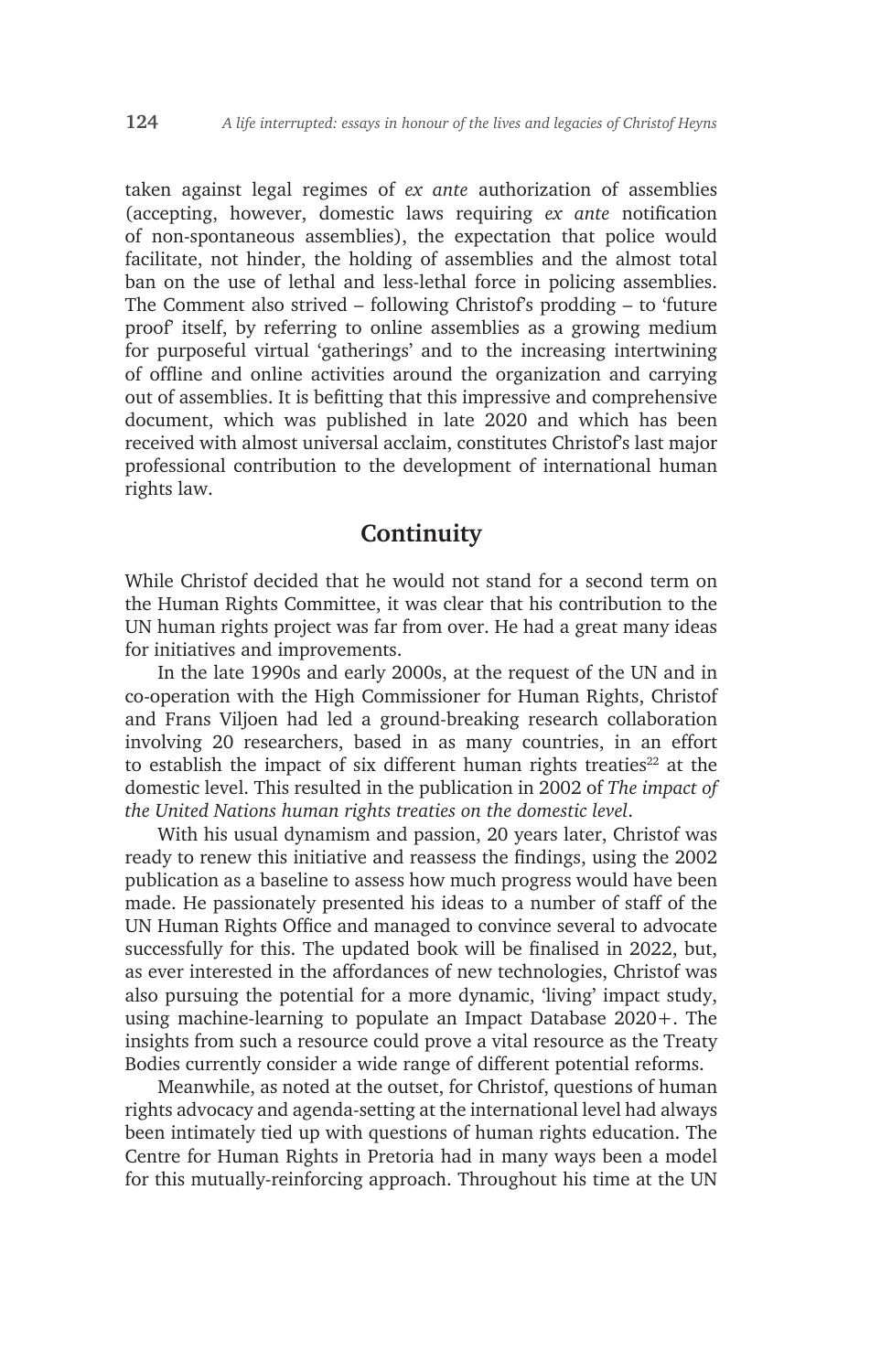he had simultaneously been promoting endeavours such as the World Moot Court Competition, developing research partnerships between UN agencies and universities, and encouraging initiatives to have OHCHR take on more interns from the African continent.

The interconnection between these objectives became more explicit with the advent of the Sustainable Development Goals (SDGs). Christof had welcomed their development, and attempted to lend some weight to those advocating for clear target-setting with respect to violence reduction in SDG 16.23 But after their adoption he also became a champion for mobilising around the synergy between Goal 16 and Goal 4, specifically the target related to human rights education. Both by discussing the potential of school- or other moots in international SDG conferences, or by taking the initiative in Pretoria and creating a new doctoral programme geared around the topics of SDG 16, Christof was committed to ensuring that there could be a new cohort of thematic experts to continue the debate, to strengthen the norms and to pursue the justice that he had been beginning over the past decade.

## **Conclusion**

The legacy Christof leaves on the international stage is a massive and far-reaching one. The normative documents, Human Rights Council processes, and the reforms that he leaves behind will shape the debates around the protection of human rights, and especially the rights to life and of peaceful assembly, for many years to come. And this is to say nothing of the legacies his approach to his UN work has left in other places, whether in regional mechanisms (both the African Commission, the African Court and the ASEAN Inter-Governmental Commission), at national level (with reports that shaped national conversations in India and Mexico, as well as countless other places) or in other related areas of international law and policy, including IHL, disarmament, and international criminal law

He viewed the opportunity to conduct the work for the UN as a privilege and undertook it with pride. He also brought an incredible collegiality to the mandate, becoming incredibly popular with those UN staff working with him (and many who were not), with his fellow Special Rapporteurs, and later with his colleagues on the Human Rights Committee. Many would later recall how his generous, unpretentious and sometimes playful personality combined with his passionate determination and phenomenal work-ethic.

He was a champion of reform, both structural and technical, identifying and promoting the possibilities of new technologies and approaches. But he also approached these reforms, as well as his wider work, with an open mind about what might prove effective.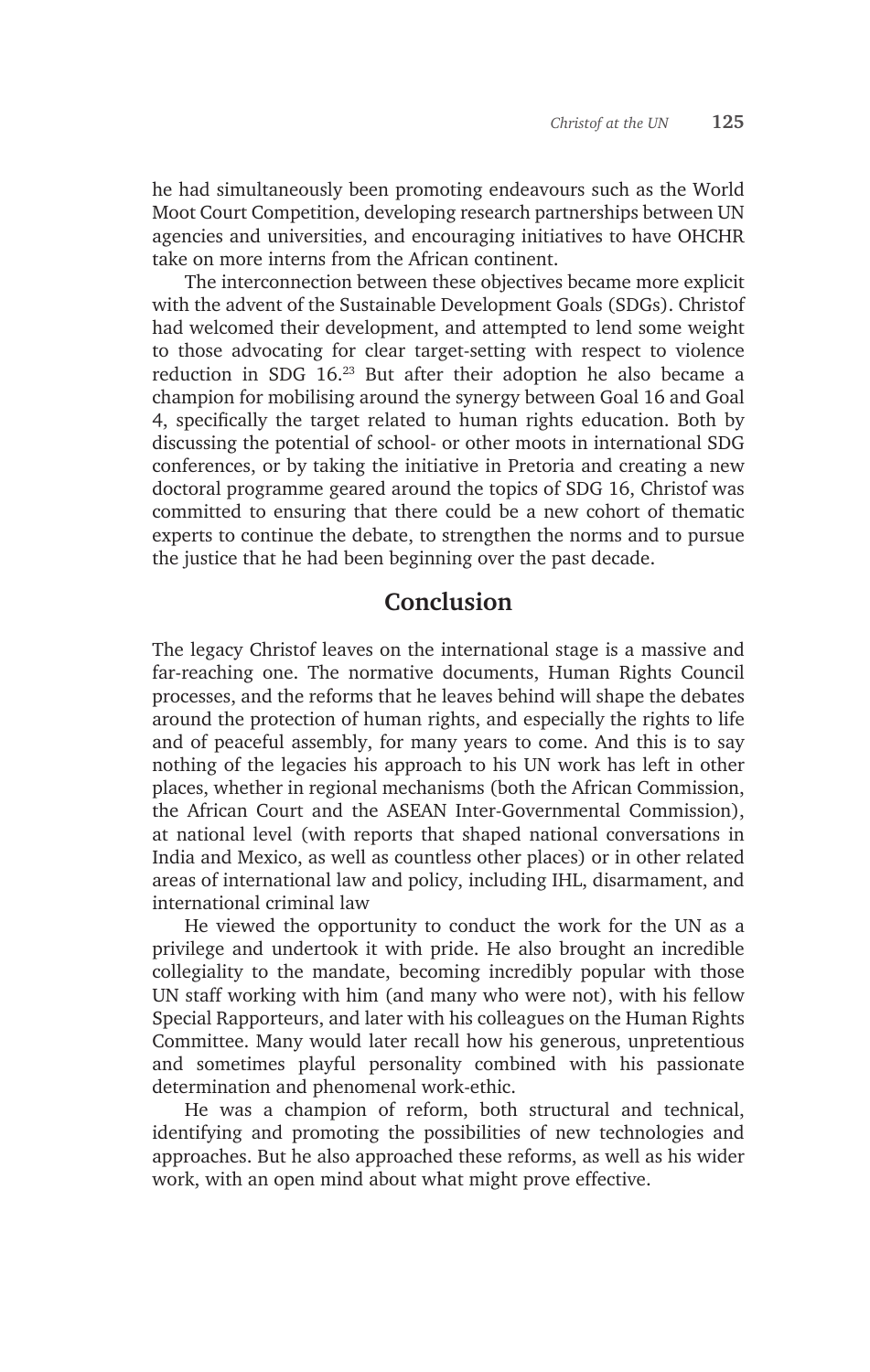Christof was an expert on an intimidatingly vast range of subjects, but he was an expert who would often rather be listening than speaking. With respect to most of the topics he addressed over this decade, he ensured that before standing before the world he would first engage with as diverse a group of experts as possible, both through extensive reading and by physically convening them for a discussion. But when he did speak, he did so in a way that clarified. He cast a spotlight on serious abuses of human rights occurring in different parts of the world, as well as on thematic issues that otherwise might have gone unseen.

His vision of progress was wide-ranging and ambitious. His intellectual curiosity and deep commitment meant that he was constantly involved in new projects, partnerships and collaborations. His memory will inspire all of us fortunate enough to have worked with him and countless others, touched directly or indirectly by his many contributions.

- \*\* Head of Research at Freedom from Violence, ICLA; former Research Consultant and Special Adviser to Christof as UN Special Rapporteur on extrajudicial, summary or arbitrary executions (2013-2016) and as Member of the Human rights Committee (2017-20).
- \*\*\* Hersch Lauterpacht Chair in Public International Law at the Hebrew University of Jerusalem; former Member of the Human Rights Committee (2013 to 2020); Chair of the United Nations Human Rights Committee (2018-2020).
- \*\*\*\* Former Executive Director of the Foundation for Human Rights in South; Chair of the Commission on Human Rights in South Sudan since 2016.
- $\frac{1}{2}$  A/69/265, para 18.
- Resolution on the expansion of the mandate of the Working group on Death Penalty in Africa, ACHPR/Res.227(LII)2012, October 2012. The African Commission had previously appointed a Special Rapporteur on Extrajudicial, Summary or Arbitrary Killings in Africa (from 1995 to 2001).

- 4 In the years following this report, Christof would delve deeper into the question of progressive abolition and its implications in a number of co-authored chapters. See C Heyns & T Probert 'The right to life and the progressive abolition of the death penalty' in *Moving away from the death penalty: argument, trends and perspectives*  (United Nations 2015); C Heyns, T Probert & T Borden 'The right to life and the progressive abolition of the death penalty' in MM de Guzman & DM Amann (eds) *Arcs of global justice: collection of essays in honour of William Schabas* (Oxford University Press 2018).
- 5 General Comment 36, para 50.
- 6 One of the authors, Yasmin Sooka, served as a member of this Expert Panel from 2010 to 2011.
- 7 See A/HRC/17/28, Appendix, para 41.
- 8 UNIIB was established by the UN Human Rights Council through resolution A/ HRC/S-24 of December 2015.
- 9 http://www.ohchr.org/EN/HRBodies/HRC/RegularSessions/Session33/Pages/ ListReports.aspx (accessed 8 January 2022).
- 10 Alston had flagged in his final report the potential impact of lethal autonomous robotics on the right to life. See A/65/321.
- 11 A/HRC/20/22, para 19.

<sup>\*</sup> Deputy Director of the UN Institute for Disarmament Research; former Senior Legal Policy Adviser to the UN Office of the High Commissioner for Human Rights; Extraordinary Professor, Centre for Human Rights, UP.

 $\frac{3}{4}$  A/67/275.